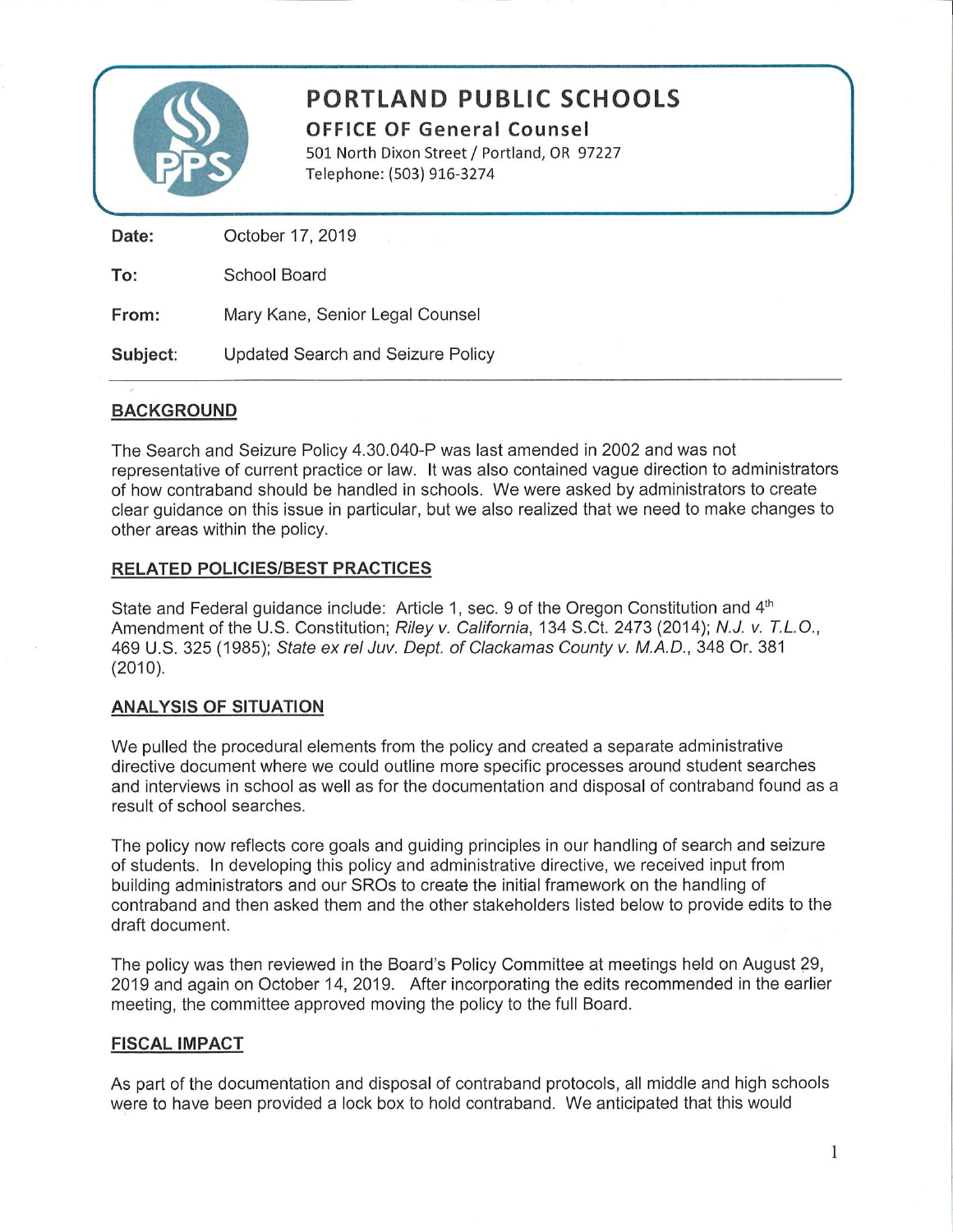create a fiscal impact but we instead have repurposed used locked filing cabinets that had been in storage. The filing cabinets have been relocated to the buildings.

#### **COMMUNITY ENGAGEMENT (IF APPLICABLE)**

The General Counsel's office worked with stakeholders from the Departments of Student Success and Health, Student Conduct and Discipline, Security Services, Risk, Office of School Performance, school administrators, parent groups and the Portland Police Bureau.

#### **TIMELINE FOR IMPLEMENTATION / EVALUATION**

We have already developed an administrative directive which provides specific procedures and guidelines for searches and contraband retrieval and disposal. We have also created a contraband documentation and disposal procedure one-pager for administrators which has been distributed District-wide through cohort meetings. In addition, some elements of the policy have already been incorporated into the 2019-2020 Student Rights and Responsibilities Handbook. Finally, notice of the policy and administrative directive will be communicated via Admin Connects and ppscomms newletter.

#### **BOARD OPTIONS WITH ANALYSIS**

If this policy is not enacted, schools will be left with out of date and incomplete guidance in this important area.

#### **CONNECTION TO BOARD GOALS**

This policy aligns with the Board desire to ensure equitable educational experiences for all students.

#### **STAFF RECOMMENDATION**

Staff recommends that you approve the amendments made to the policy.

As a member of the PPS Executive Leadership Team, I have reviewed this staff report.

**ATTACHMENTS** A. XXXX B. XXXX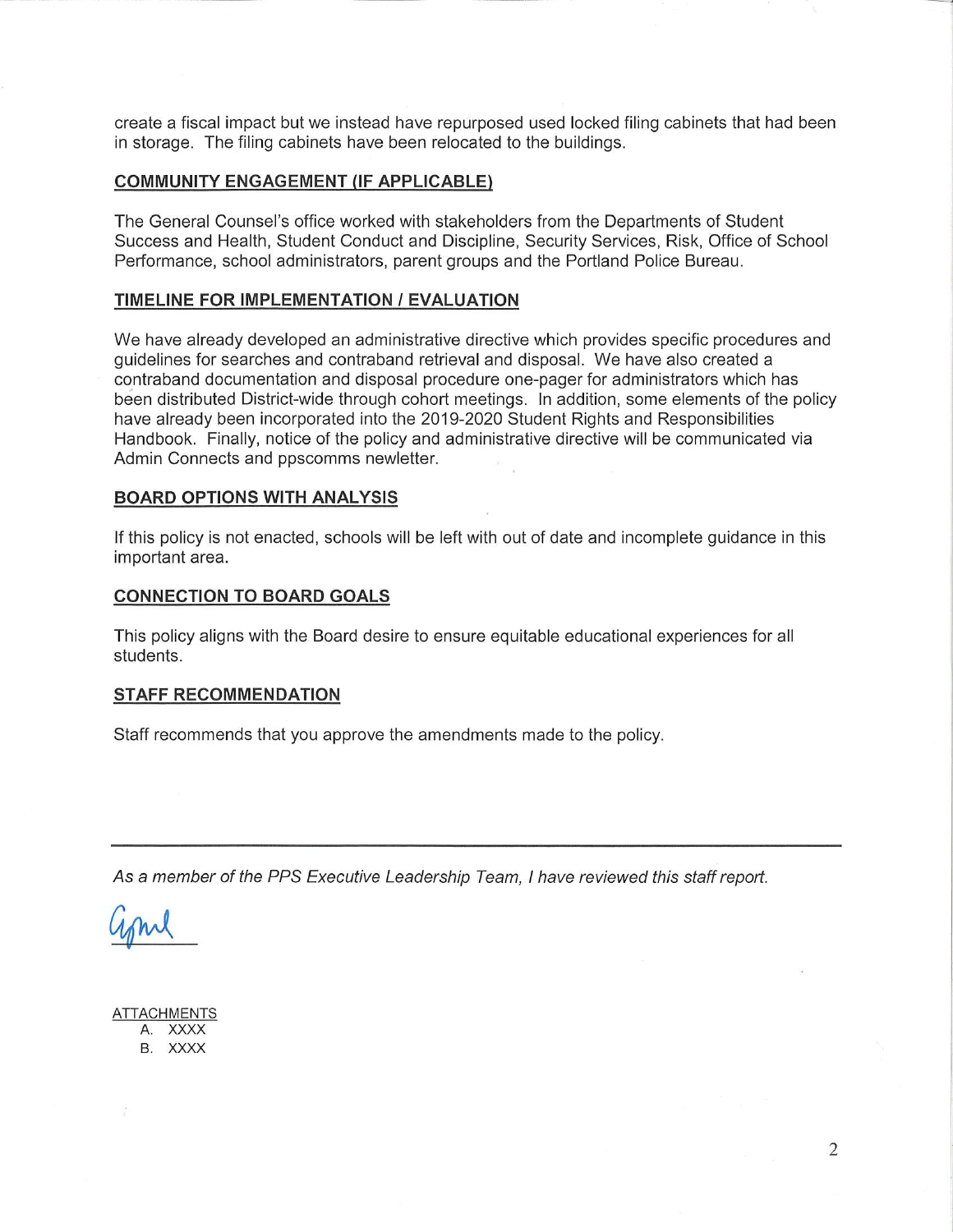8

0

## **4.30.040-P Search And Seizure**

The Board of Education is committed to maintaining a safe school environment while respecting the A privacy rights of students. The purpose of this policy is to preserve and foster a safe, non-disruptive educational environment for effective teaching and learning, to maintain a safe school climate, and R to achieve these objectives consistent with the law.

The Board recognizes that each student shall have the **right to privacy at school with respect** to his/hereach individual person, which is also accorded to public school students by law. To protect the educational climate and the health and safety of students and staff, school officials are empowered to conduct searches of students and student property when the school official has a reasonable suspicion that there has been a violation of a law, Delistrict policy or school rule or policy, and the official has a reasonable suspicion that the search will produce evidence of that<br>wronodoing wrongdoing.

Reasonable suspicion may include, but is not limited to, eyewitness observations of school personnel; information from a source deemed reliable; suspicious behavior; recognizable smell of l alcohol, tobacco or marijuana; or other unusual behavior.

A school official may conduct a search during the school day and during all school-sponsored C activities such as athletic events or concerts, whether on or off school property. In conducting a search of a student or student property, a school official shall take reasonable steps to preserve<br>student privacy and dignity whenever possible and encourage student cooperation in any search student privacy and dignity whenever possible and encourage student cooperation in any search.

The School District provides students with storage areas, such as lockers, desks and similar areas and also provides students certain technology, software and internet access (collectively, "District Property"). Students do not have an expectation of privacy in District Property. School officials are permitted to search District Property or other non-student property as needed and without reasonable suspicion, student/parent/guardian consent, or notification. They are also permitted to inspect unidentified items found on PPS property without reasonable suspicion. Parents/guardians shall be notified after a search of a student's person or property and shall be informed of the results of the search.

Students and parents/guardians shall be notified of the District's policy regarding search and seizure in readily-available material, such as the Student Handbook [insert link].

Parents/guardians shall also be notified at least 30 minutes before any law enforcement conducts an custodial interview of a student who is the subject of an investigation taking place on District premises, and no interview shall take place if the parent/guardian objects to the custodialinterview without parental/guardian consent. The requirement to notify parents/guardians does not apply when the child is taken into protective custody as a suspected victim of child abuse or if there is an imminent threat to safety or security. By law, school administrators may not interfere with the lawful arrests of students. If a student is to be interviewed as the suspect of a school-based crimeby police, PPS administrators will notify a parent or guardian prior to the interview.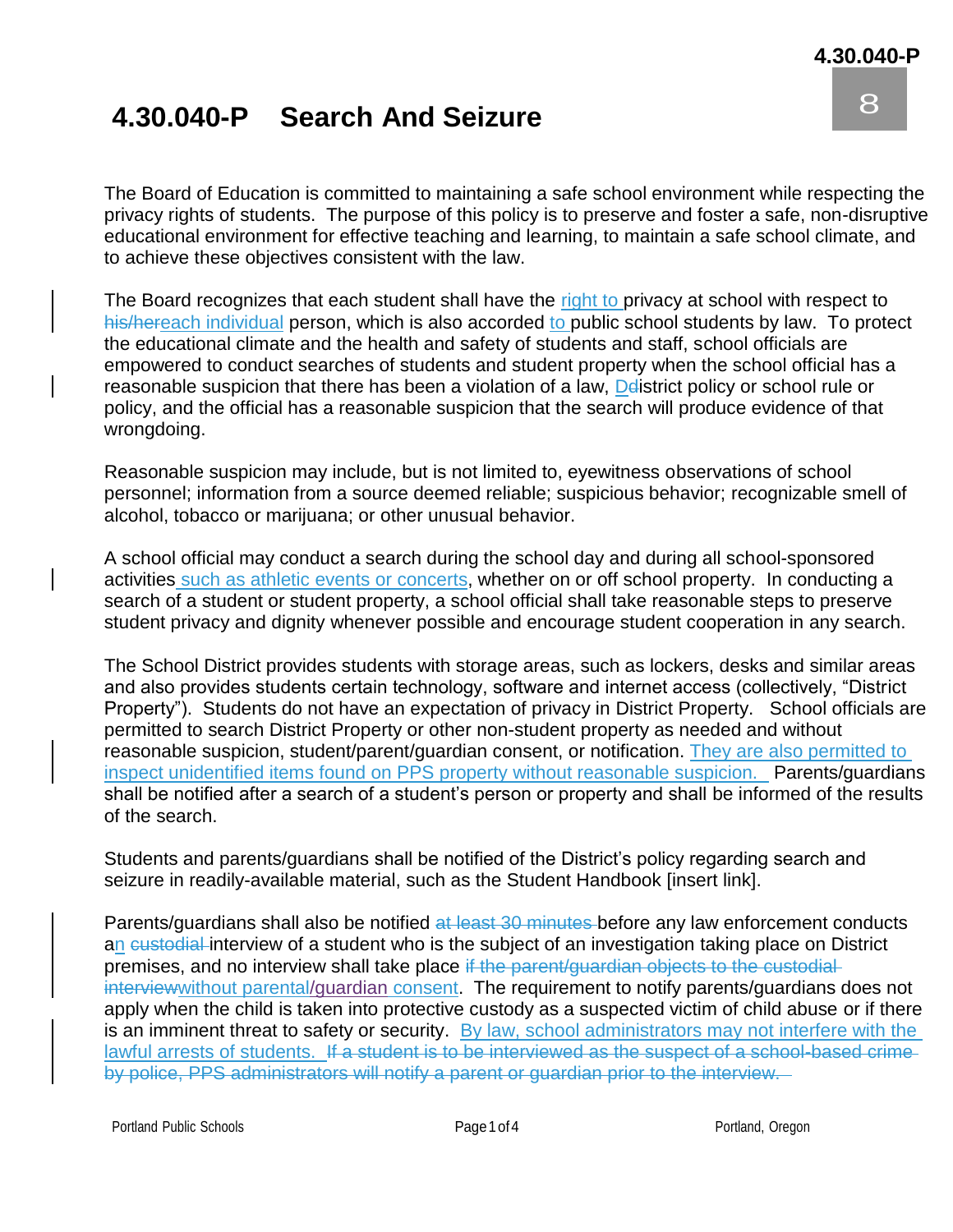## **4.30.040-P**

For more information about the process by which school officials may conduct a search or seizure of students or their property, the nature and types of prohibited property, and other details on the implementation of this policy, see the related Administrative Directive [insert link].

Legal References: ORS 332.075; ORS 419B.010 - 419B.045; OAR 581-021-0050 to –0075; ORS 332.107

History: Adpt 8/27/73; Amd 5/84; Amd 10/25/84; Amd 10/13/88; Amd 10/25/90; Amd 9/9/02; BA 2420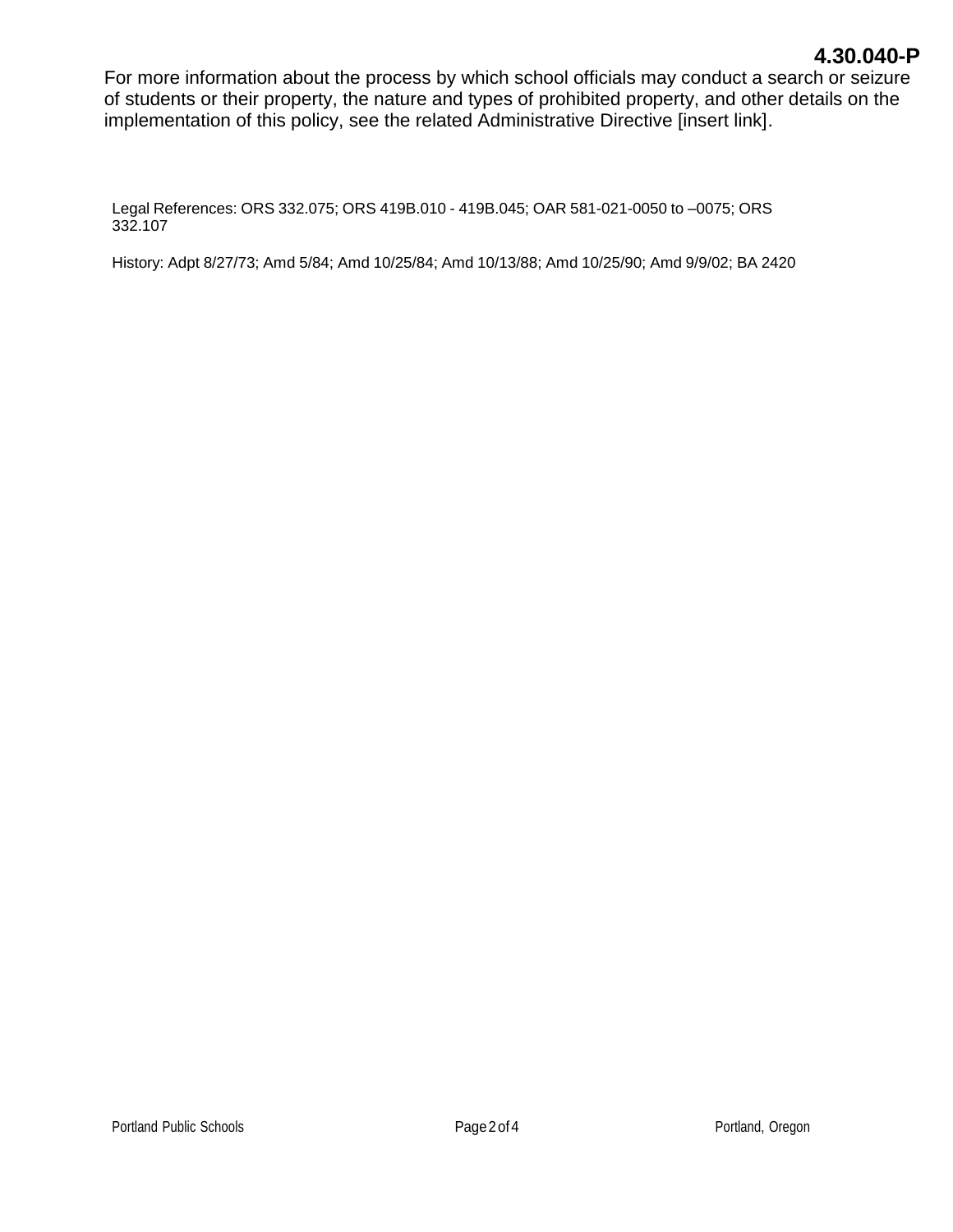## **4.30.040-P**

 $\vert$  3

 $\bigcirc$ 

A.

R

 $\bf D$ 

-

 $\mathbf{O}$ 

-

 -

 $\overline{\mathbf{c}}$ 

Y.

# **4.30.040-P Search And Seizure**

- (1) **Student Right to Privacy**. Each student shall have the privacy at school with respect to his/her person, which is accorded public school students by law. Under the law, each student's conduct is necessarily limited by the school's need to protect its educational climate from disruption by the presence of weapons, explosives, drugs or other dangerous or prohibited items.
- (2) **Possession of Prohibited Items**. To protect the educational climate and the health and safety of persons and property on the school grounds and at school functions, the following items are prohibited:
	- (a) Dangerous or deadly weapons including, but not limited to, firearms, knives, metal knuckles, straight razors, weapons of the nunchaku type, black-jack, sap, sap glove, and other instruments capable of inflicting injury to persons or property;
	- (b) Explosives;
	- (c) Noxious, irritating or poisonous gases;
	- (d) Poisons;
	- (e) Intoxicants and drugs (except medicines prescribed for the student which shall be in the labeled container and non-prescription remedies);
	- (f) Paraphernalia used in the transporting, sale or use of illegal drugs;
	- (g) Stolen property;
	- (h) Materials or devices which endanger the physical safety or persons or property;
	- (i) Gang member identifying markings or paraphernalia;
	- (j) Materials, devices, identifying markings or paraphernalia which are patently racially, religiously or sexually offensive including those associated with clubs, sects or groups avowing or practicing discrimination against persons on the basis of age, color, creed, disability, marital status, national origin, race, religion, sex or sexual orientation;
	- (k) Other items or materials prohibited by Board policies, Administrative Regulations or school rules.

## **(3) Checks of Assigned Student Storage Areas (Lockers, Desks, etc.)**

- (a) General.
	- (A) Lockers, desks and other storage areas assigned to a particular student(s) (hereinafter called "student storage") remain in the possession and control of the school when they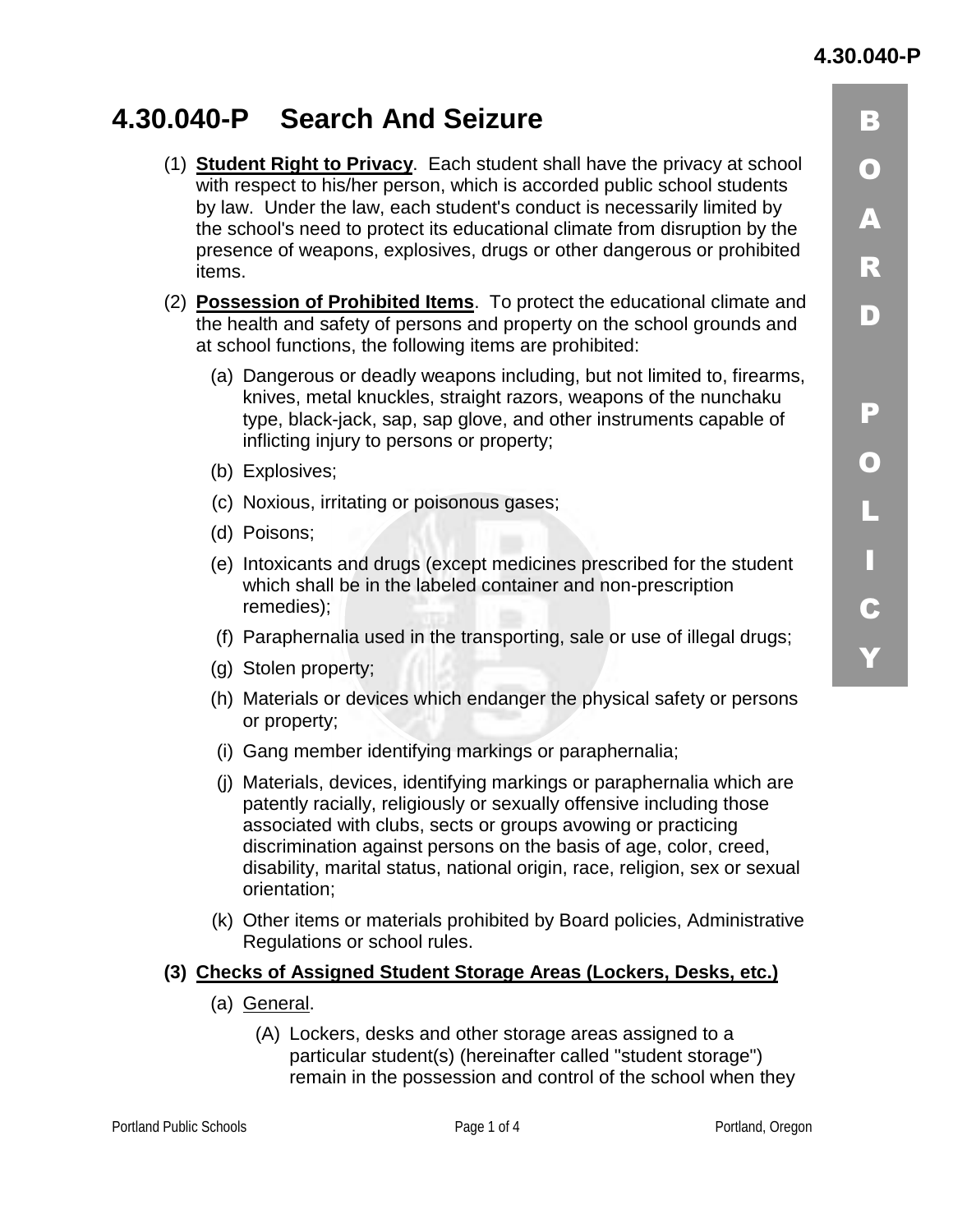$\vert$  3

 $\bigcirc$ 

 $\blacktriangle$ 

 $\overline{\mathbf{R}}$ 

 $\blacksquare$ 

-

0

-

 -

 $\overline{\mathbf{c}}$ 

Y.

## **4.30.040-P Search And Seizure**  are made available (assigned) for student use. Students may use student storage for the limited purpose of temporarily keeping items needed by the student to participate in school instruction and activities only. No other purpose is permitted. Students shall expect that student storage will be checked by the school from time to time without prior notice to assure that such areas are not being used for any unauthorized purpose. Dogs capable of detecting the presence of drugs may be used as needed for these purposes. Prohibited items will be removed and held by the school. (B) Students shall be particularly warned that food must be fresh and tightly packaged and that expensive items invite theft and are discouraged. (b) Student Notification. A student need not be notified in advance of any check of the assigned student storage. Following any student storage check, if anything was removed, the principal shall, in

- writing, notify the student that the assigned student storage has been checked, the time of the check, the persons present, the items which were taken from the student storage and when and where returnable items will be available for the student or the student's parents (guardians).
- (c) Cleanout. From time to time, the principal may set aside a time period during which all students shall clean their assigned student storage.
- (d) Disposition of Prohibited Items. Items found in student storage which are not permitted shall be removed and held for the student except that prohibited items shall only be released to the student's parents (guardians), contraband will be destroyed or held for School Police and stolen items will be returned to the owner or the police.
- (e) Limitations on Check. Checks of the student storage are only permitted on a random basis for the purpose of encouraging compliance by the students with Board policy, regulations or school rules and shall not be used by the school to focus on a particular student by searching an assigned student storage area. However, if the principal has a reasonable suspicion that evidence of a prohibited item will be found in a particular student storage, the procedures set out in Section 4.a. below shall be followed.
- (4) **Searches**.
	- (a) Searches Pursuant to Administrative Procedure. If the principal has a reasonable suspicion that a prohibited item is on a student's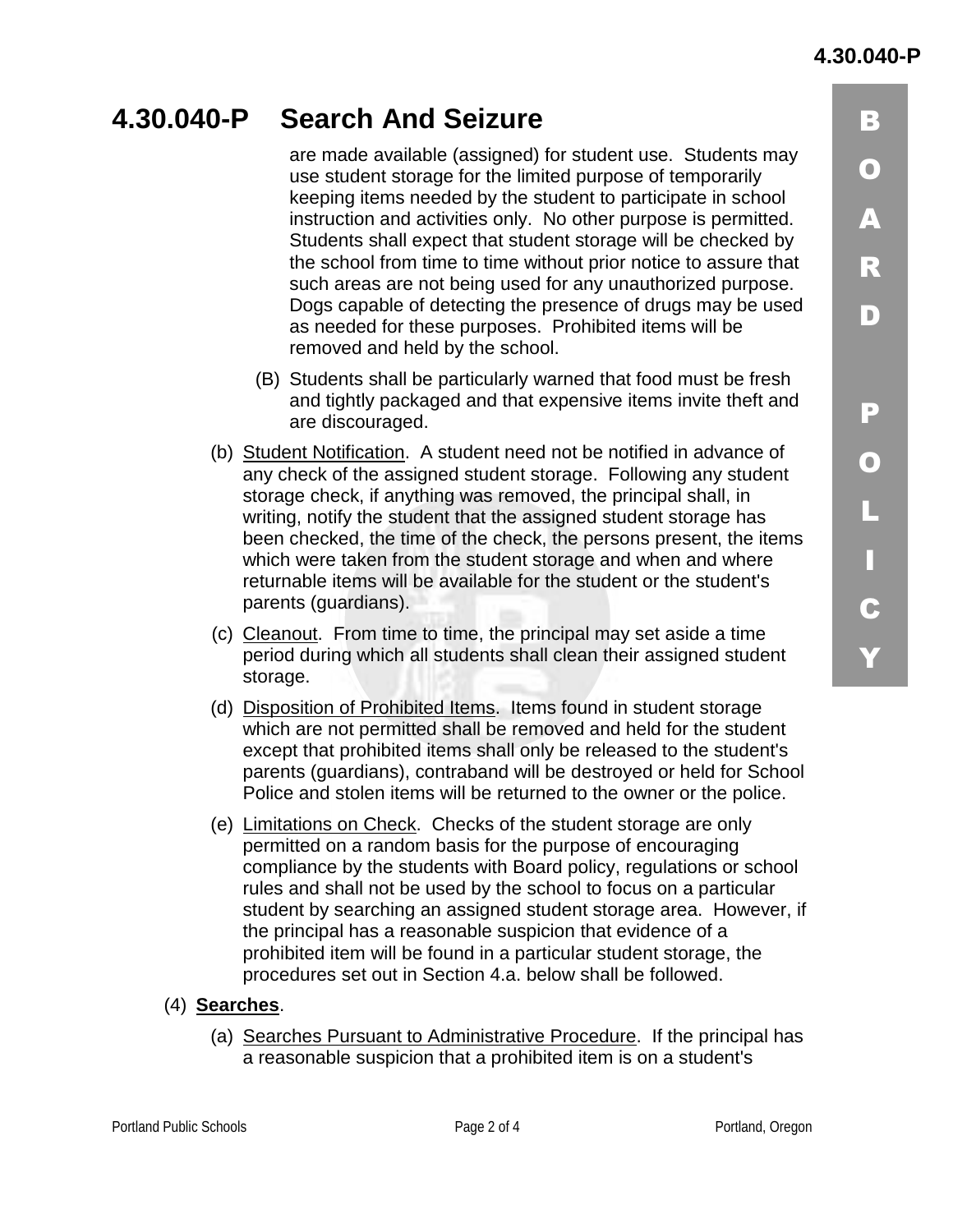$\overline{\mathbf{R}}$ 

 $\bf D$ 

-

0

-

 -

 $\overline{\mathbf{c}}$ 

Y.

# **4.30.040-P Search And Seizure**

person or in a particular student's storage area, the following procedure shall apply:

- (A) Request for Authorization. The principal shall obtain verbal authorization from the assistant superintendent or designee or, in his/her absence, the Director of Student Achievement to search. The assistant superintendent or designee or the Director of Student Achievement shall maintain a written record of the authorization given. If it appears necessary to search beyond outer clothing, the School Police shall be contacted for assistance in the search and its standards and procedures shall apply;
- (B) Emergency Search. If there is not sufficient time to obtain authorization and the principal has a reasonable suspicion that he/she will find an item or evidence of an item, which could create an immediate danger to persons or property, the principal may conduct an emergency search of a student or student storage without prior authorization. If it appears necessary to search beyond outer clothing and if the immediate danger will permit a delay, the School Police shall be contacted for assistance in the search and its standards and procedures shall apply;
- (C) Assistance to Principal in Conducting Search. Unless an emergency situation prevents it, the principal shall be assisted in the search by a responsible adult;
- (D) Student Present at Search. It is recommended that a student be present at any search of the student's assigned storage unless the student will, in the judgment of the principal, use physical force against the person conducting the search or disrupt the school. The student shall open the lock if requested;
- (E) Disposition of Prohibited Items. Items held after a search shall be held by the school if needed as evidence, but otherwise shall be released to the student or the student's parents (guardians), except that stolen property shall be returned to its owner or police and contraband will be destroyed or held for school police.
- (b) Searches by Law Enforcement Officers. A search of a student's person or assigned student storage may be conducted by law enforcement officers in accordance with law.
- (c) Limitations on Searches. Except for a search provided in Sections 4.a. and 4.b. above or unless the student gives prior consent to the